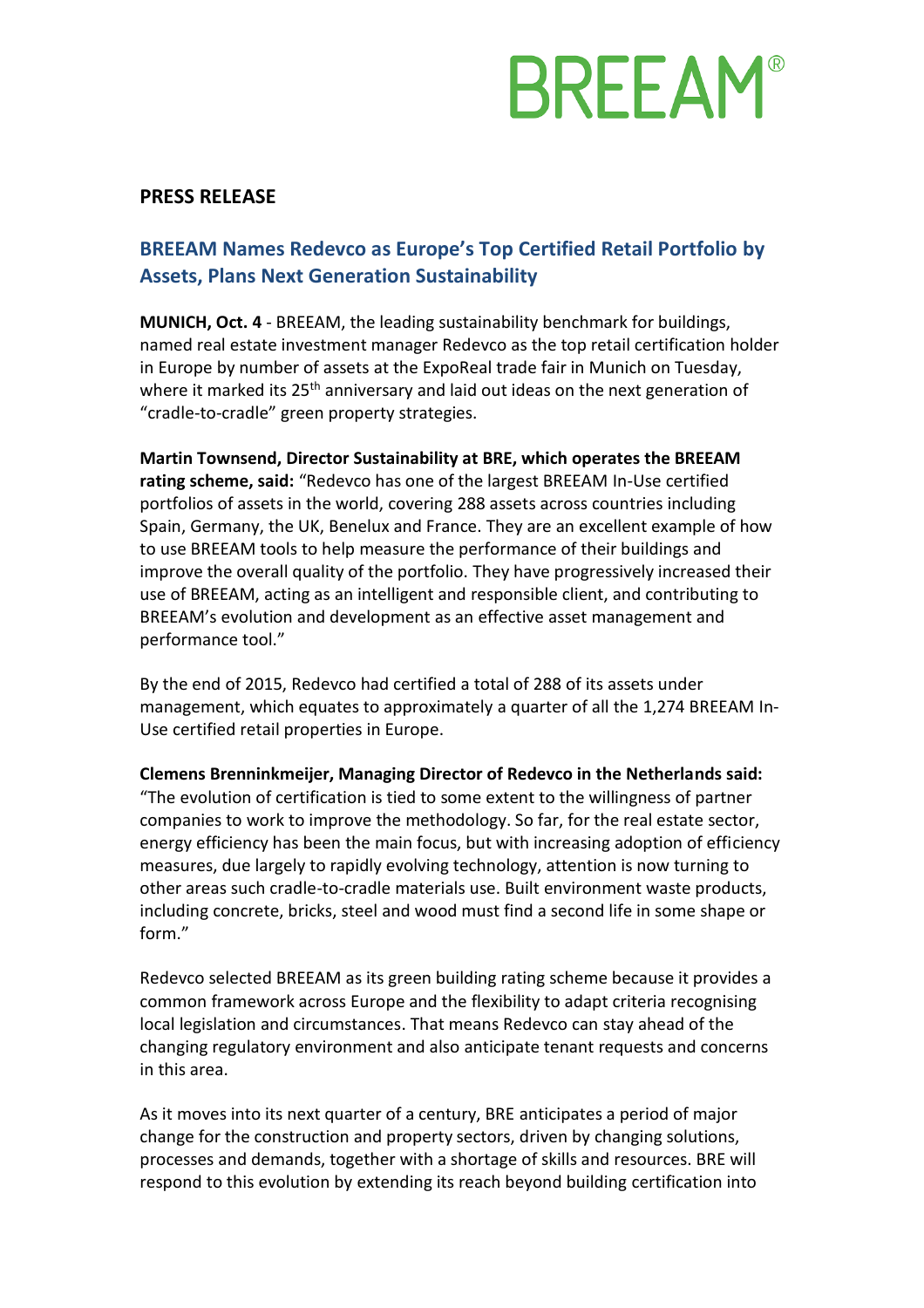# **BREEAM®**

the wider built environment, continuing to drive innovation and change in design and construction by influencing policy, regulation, standards and industry practices.

With its holistic metrics applied across nine categories, BREEAM is used in 70 countries worldwide and has an 80% share of the European market in building certification. The ability to measure impacts and manage risk is at the heart of BREEAM. By providing a rigorous and evidence based framework that robustly sets targets and benchmarks performance, BREEAM gives decision makers the confidence to innovate.

**Redevco's Brenninkmeijer concluded:** "BRE have been certifying real estate portfolios for a quarter of a century, so we can be very confident they know what makes a difference. BREEAM In-Use is an excellent tool for our asset management activities as it encompasses so many elements that are relevant to us. Our responsible investment approach can be summed up by the phrase 'Greening through BREEAM-ing'."

#### **ENDS**

#### **Further Information**

#### **About BREEAM**

**BREEAM** is the internationally recognised measure of sustainability for buildings and communities. More than 530,000 certificates have been issued under BREEAM on more than 24,000 projects around the world, and over 2.2 million buildings and communities are registered for certification. BREEAM is used in more than 70 countries. **More information at [www.breeam.com.](http://www.breeam.com/)**

#### **About Redevco**

Redevco is a pan-European retail real estate investment manager, based in Amsterdam. It has a combined portfolio of €6.8 billion, managing 391 assets, 2,182 leases and 2.8 million m2. Through cooperative ventures with like-minded investors, Redevco seeks to invest across the risk return spectrum in property ranging from High Street retail assets in major European cities to dominant out-of-town retail parks and shopping centres in or near dominant retail destinations. Investment decisions are based on a well-substantiated views from an in-house Research & Strategy team, combined with the local knowledge and expertise of our teams on the ground.

Online interview: Andrew Vaughan, Redevco CEO shares his vision on sustainability and BREEAM at:<http://www.breeam.com/redevco>